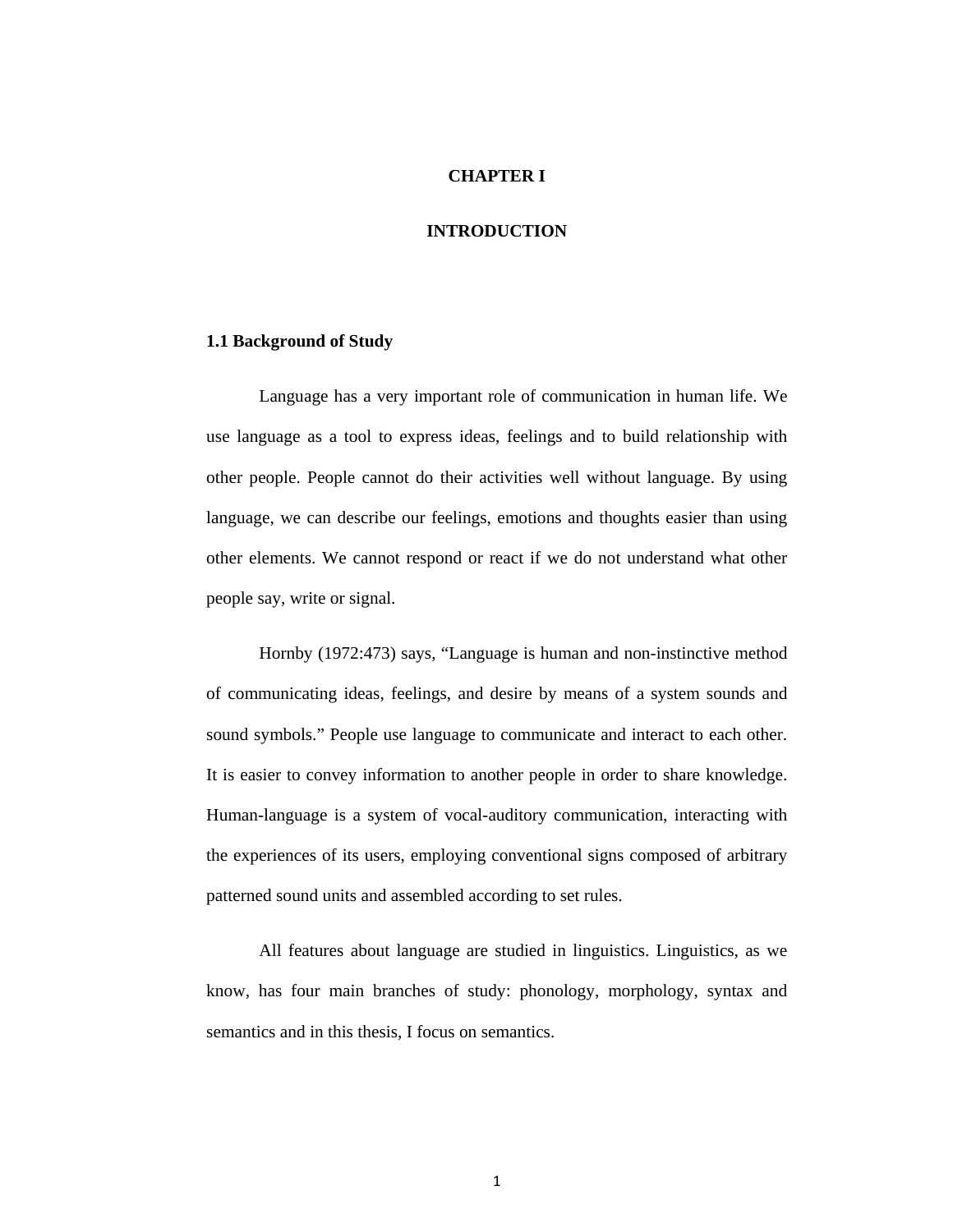Palmer (1976: 1) says, "Semantics is a technical term used to refer to the study of meaning." In addition, semantics focuses on the meaning of words, phrases or sentences in the language. The meaning of phrases, sentences depend on the meaning of the words and the structure.

System for analyzing language divides linguistics expression into two classes: literal and non-literal meaning. Literal meaning denotes the speaker mean according to common or dictionary usage, while non-literal meaning (figurative expression) connotes additional layers of meaning. When the people eye or ears receive a message, the mind must interpret the data to convert it into meaning. This set of memories will give prominence to the most common or literal meanings, but also suggest reasons for attributing different meaning, e.g., the reader understand that author intended it to mean something different, as can be seen the examples of literal meaning below:

- You are with him now

- I will not go very far

Both of the examples express the literal meaning as the real meaning according to dictionary usage. In addition, look at some examples of non-literal meaning (figurative expression) bellow:

- And the words got me choking

- Your eyes do not lie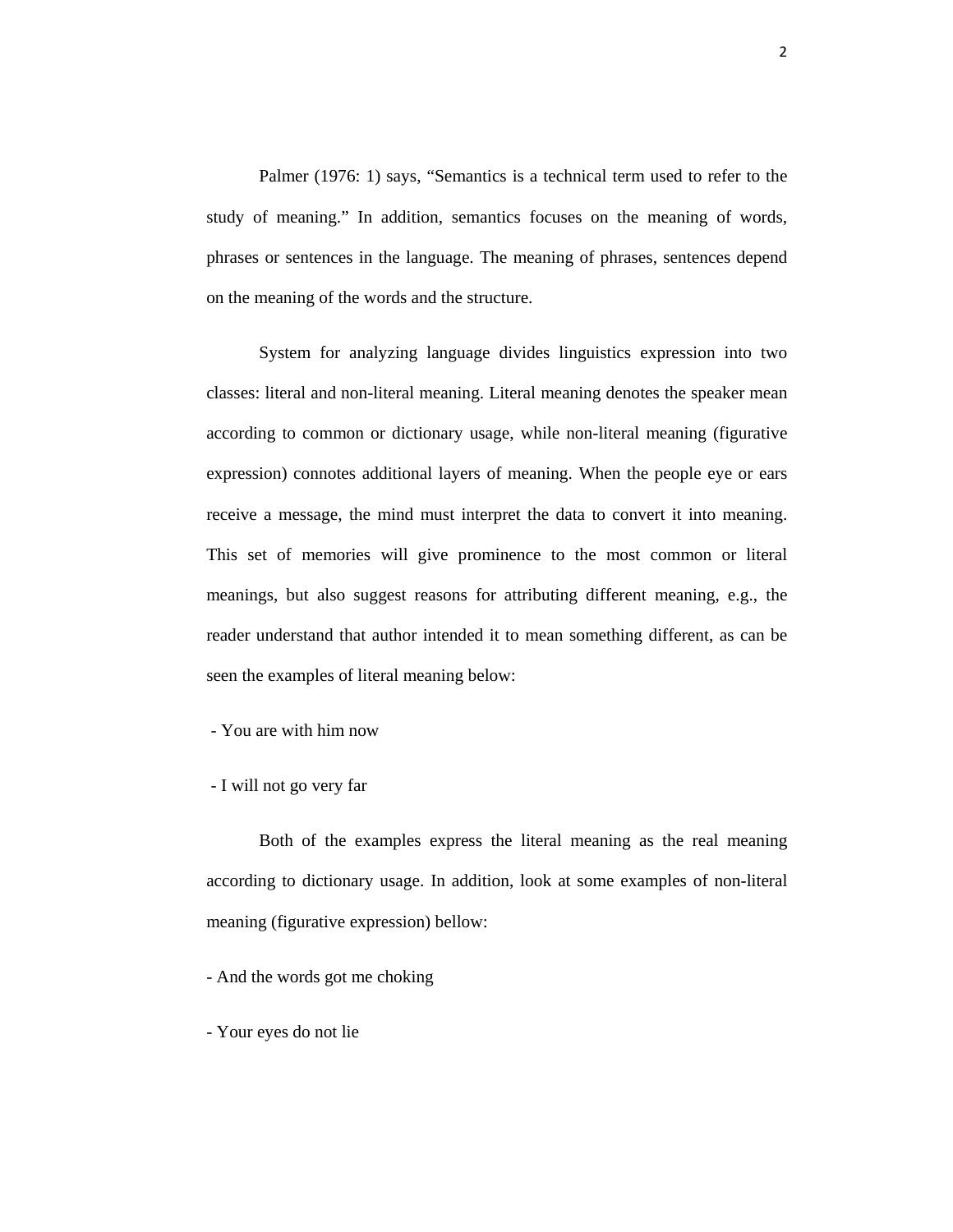Both of the examples are figurative expression, they express additional layer of meanings. In the first sentence, "and the words got me choking" implies that the speaker did not know what he have to say to you anymore. Moreover, the second sentence, "your eyes don't lie", in this sentence represented human being ability.

Every sentence that contains figurative expression could make the reader or hearer confused and try to imagine what the real meaning of it. Richard Taylor (1981:165) cites "Figurative languages surprises the reader because the statements or ideas expressed do not make sense on the surface level, and since literal meaning is denied, an act of required before the intended meaning becomes clear."

It is important to understand figurative expression meaning because it is one of the most difficult subject t be studied. So in this analysis I try to reveal the non-literal meaning as my object because I think it is worthy for the reader who are interested in the meaning especially figurative expression.

Song is the most common thing in people daily life because song can give various impacts to the hearer. In a song, we can find lyrics, which complete and beautify the song and makes the hearer more interested in hearing it.

 In this thesis, I am interested in analyzing the figurative expressions found in song lyrics. Because the composer communicate to the society by expressing his ideas and feelings through the songs. The ideas and feelings become difficult to understand because the composer has adopted figurative expression to beautify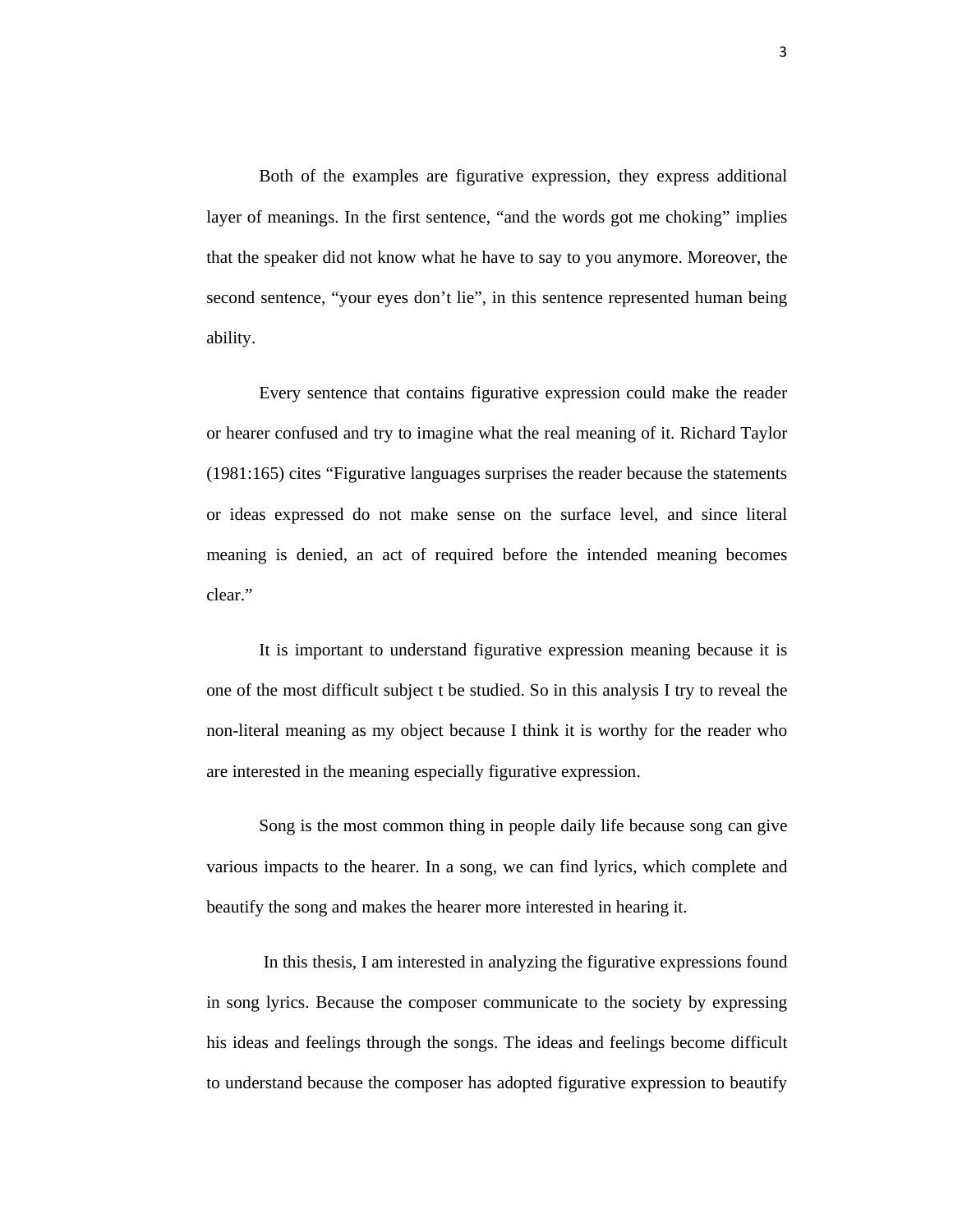his lyrics. Therefore,this thesis will discuss figurative expression that found in song lyrics and try to classify and describe them by using Semantics theory, Conceptual Methapor by George Lakoff &Mark Johnson.

The lyrics of song that I analyze are *David archuleta songs*. I chose these songs because there are so many figurative expressions that can be found in the lyrics. Moreover, these lyrics have magnificent words and the poetic aspects. Besides, he is a top singer in the world. There are many teenagers who know his song lyrics. David Archuleta was born December 28, 1990. He is an American pop singer-songwriter. In 2007, at sixteen years old, he became one of the youngest contestants on the seventh season of *American Idol*. In May 2008 he finished as the runner-up, receiving 44 percent of over 97 million votes.

### **1.2 Statement of Problems**

Two problems emerged in the study are:

a. What types of figurative expressions are used in song lyrics of David Archuleta?

b. What type of figurative expression is the most dominant in the song lyrics of David Archuleta?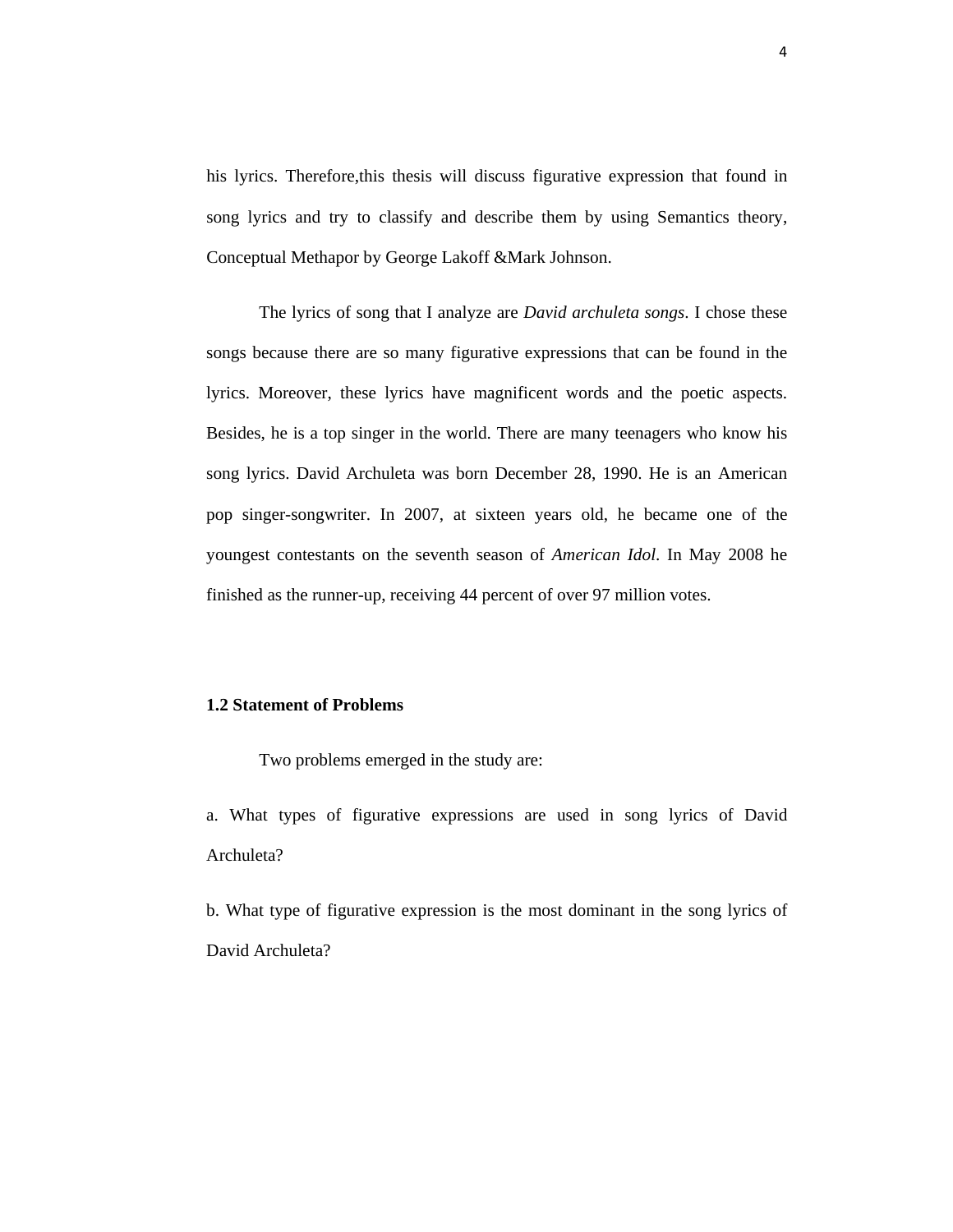### **1.3 Scope of the Study**

The scope of analysis focused on semantic components, i.e. figurative expressions: hyperbole, metaphor, personification, simile and irony that I used to analyze the songs lyrics. I chose 12 songs of David Archuleta's songs as object of analysis. Title of the songs: *A little too not over you, You Can, Angels, Barriers, Running, To be with you, Your eyes don't lie, My hand, Crush, Desperate, Don't let go, Touch my hand.* 

# **1.4 Objectives of the Study**

The objectives within this analysis are based on the problems, they are:

a. To find out figurative expressions used in song lyrics of David Archuleta.

b. To find out the dominant types of figurative expression used in the song lyrics.

#### **1.5 Significances of the Study**

A study on figurative expression is very interesting and challenging because it is one of aspects of the language used. In this case, the research finding will useful for:

1. The English teacher; the analysis on the figurative expressions will add the variation of teaching the meaning through the David Archuleta's songs lyrics and giving examples.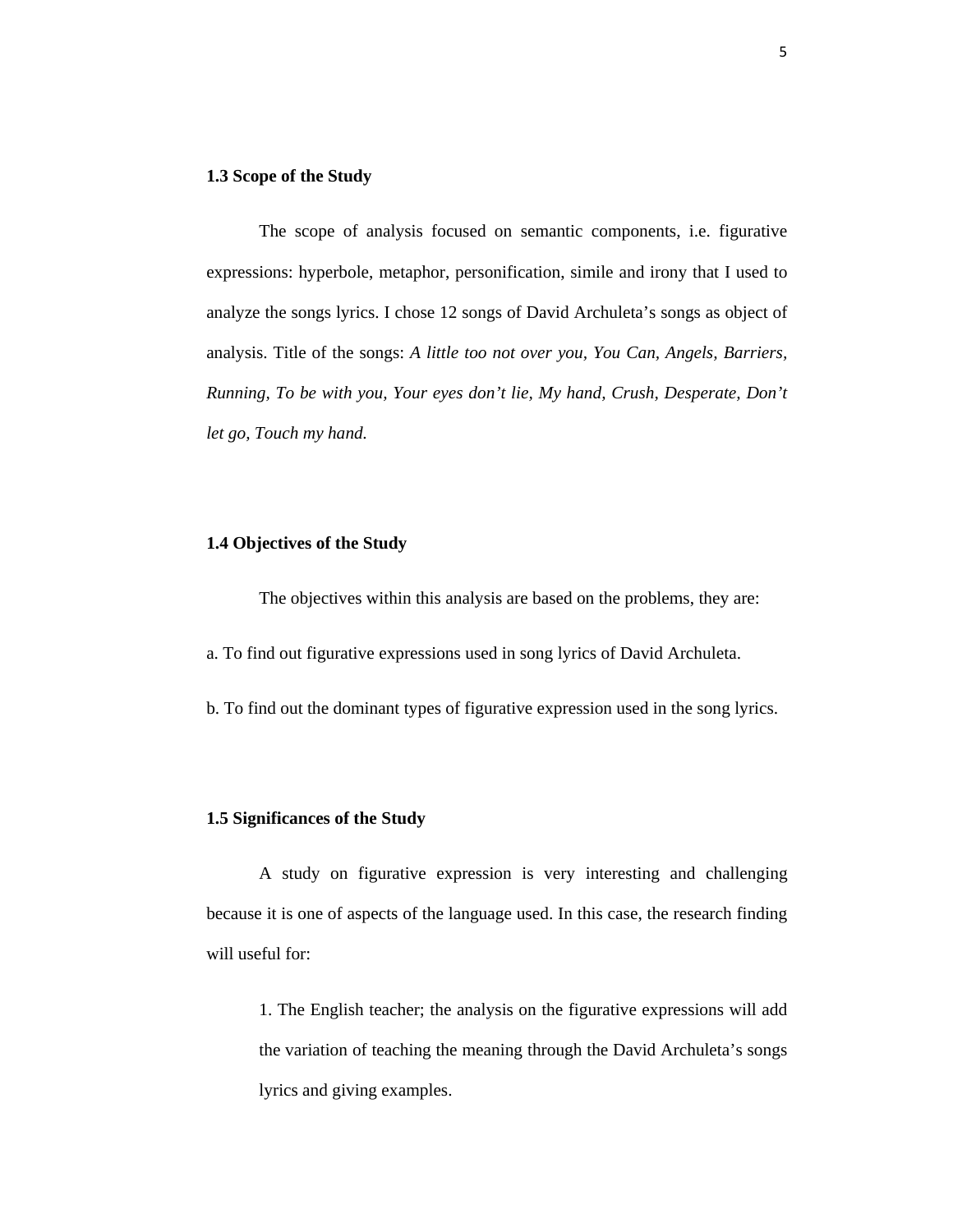2. The students; it would provide better and clearer understanding on the types of figurative expressions in the songs lyrics and, it will be very useful for student who is interested in studying pragmatics and semantics in enriching their knowledge (increasing their language proficiency).

### **1.6 Definition of Key Terms**

This study consist of three main term that are necessary to be described. To avoid the mistakes of little consideration, the writer wants to clarify the meaning briefly;

1. Figurative Expressions

Is form of expression other those normally used, not literally meant or interpreted

2. Lyrics

Lyrics are a set of words that make up a song, usually consisting of verses and choruses. The writer of lyrics is a lyricist. The words to an extended musical composition such as an opera are, however, usually known as a "libretto" and their writer, as a "librettist". The meaning of lyrics can either be explicit or implicit. Some lyrics are abstract, almost unintelligible, and, in such cases, their explication emphasizes form, articulation, meter, and symmetry of expression. (http://en.wikipedia.org/wiki/Lyrics)